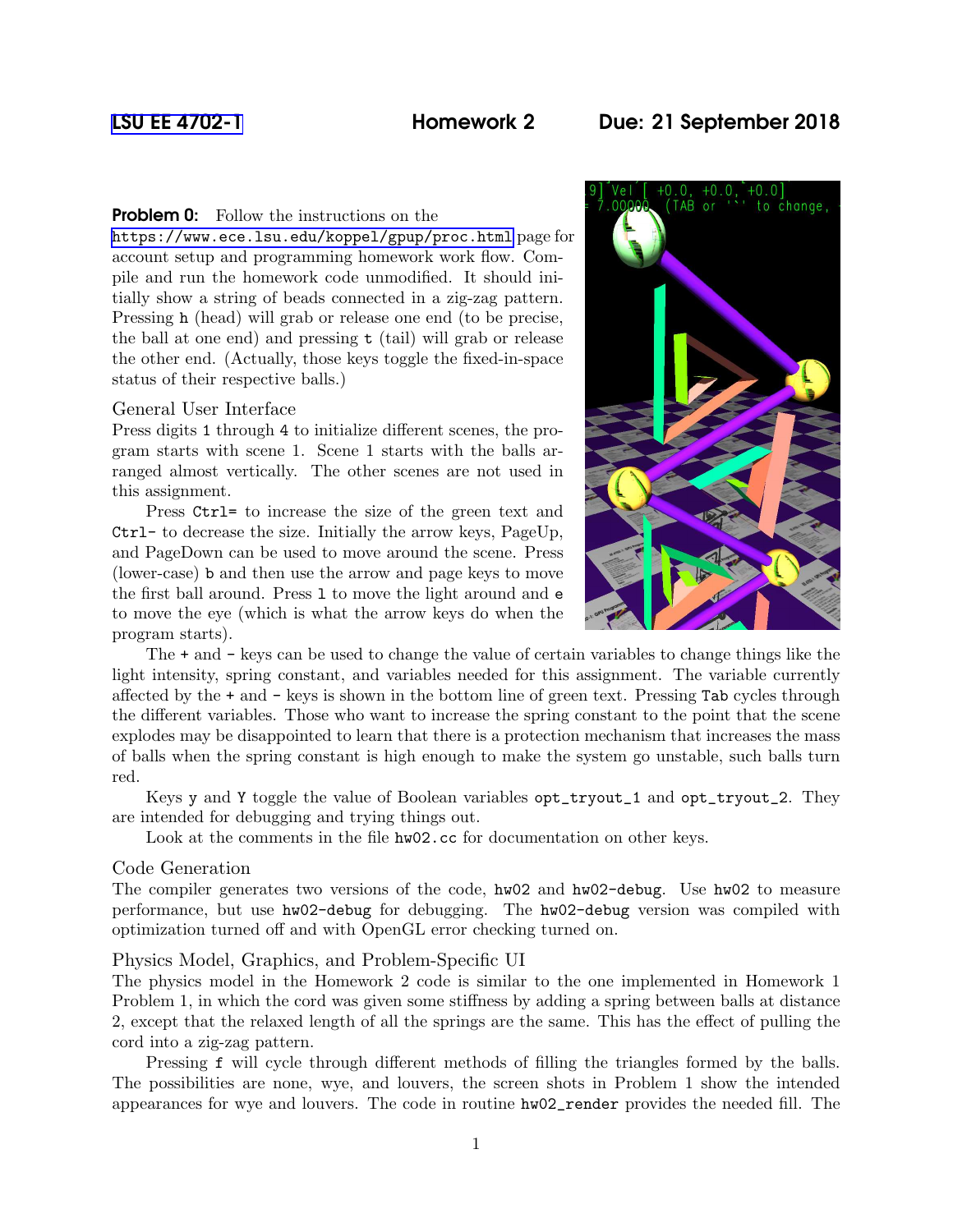routine already correctly renders the wye option, in this assignment the louver option will be implemented.

Pressing w will toggle shadows on and off. Pressing W will toggle the visibility of shadow volumes. Shadow volumes are used to render shadows, see Problem 2.

**Problem 1:** The two screen shots below show Scene 1 rendered with fill option set to Wye and Louver. None and Wye should work with unmodified code, the screen shot for louver shows the





Consider a group of three balls forming a triangle. In the Wye image there are faint yellow lines from each ball to the center of the triangle. This is drawn by the code in routine hw02\_render guarded by  $opt\_fill == Fill_Wye$ .

The louver fill option renders what looks like a strip folded into a triangular spiral. Each fold on the strip occurs on a line between a ball and the triangle center (the yellow lines shown with the wye fill option). The strip starts in the triangle center.

Let s denote the number of segments, which is the value of variable opt\_n\_segs. Let  $l_0, l_1$ , and  $l_2$  be the distance from ball 0, 1, and 2, to the triangle center, where ball 0, 1, and 2 refer to any three adjacent balls forming a triangle. Let fold  $0$  refer to the end of the strip in the center (so there's no real fold). The distance from fold  $j, 0 \ge j \ge s$  to the triangle center is  $\frac{0.8j}{s}l_{(j \mod 3)}$ .

Here are some other details:

- The width of the louvers should be 0.1 units.
- The front of the louvers should be facing the center of the triangle.
- Use colors in the array fcolors for the front colors and bcolors for the back colors. Alternate the colors in these arrays to enhance visibility.
- Be sure to set the surface normals correctly.